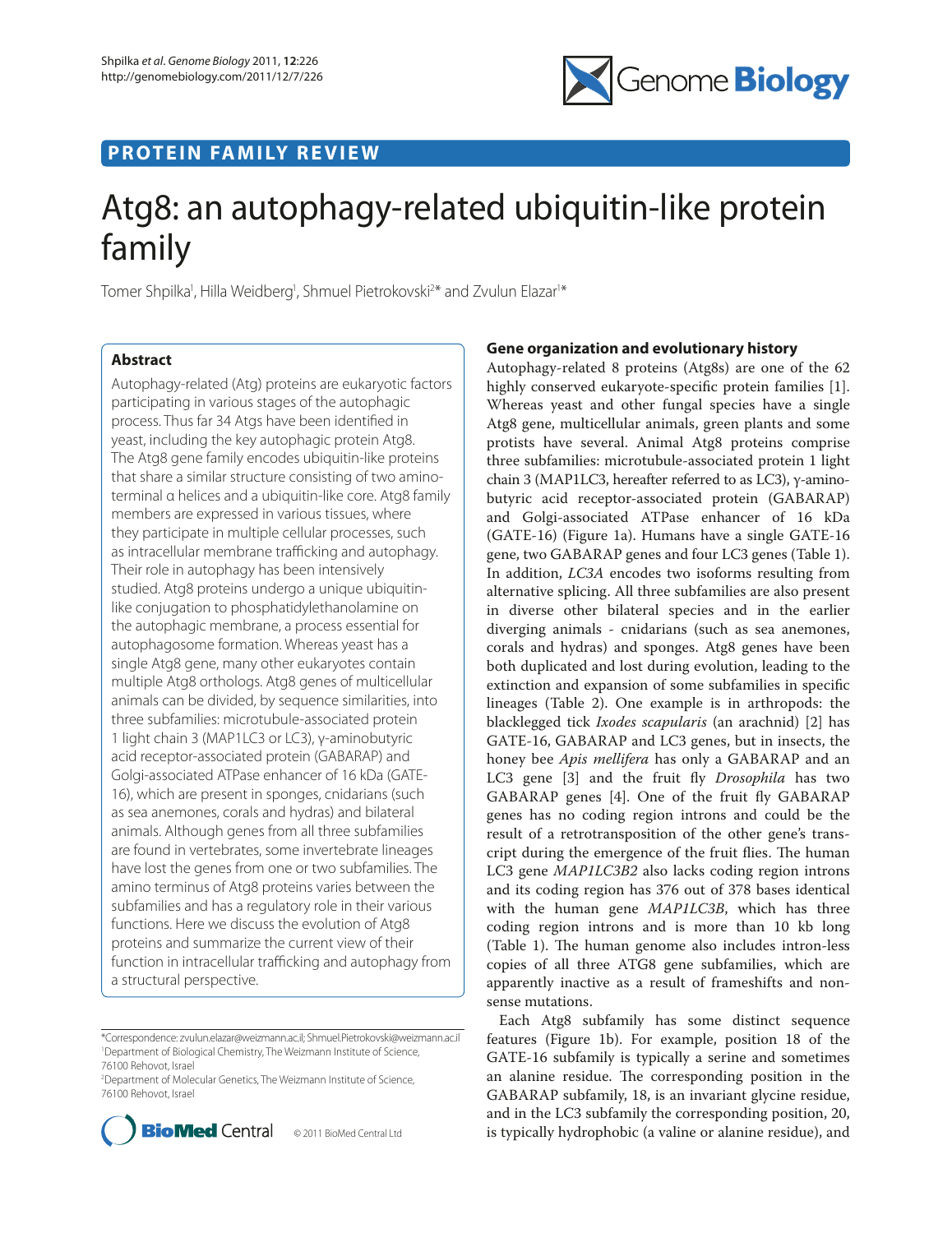

**Figure 1. Evolution and sequence features of Atg8 genes. (a)** Atg8 genes in fungi, animals and intermediate-branching species. A schematic tree, based on a sequence-derived phylogenetic tree, showing the three animal Atg8 subfamilies and their presence in key lineages. The subfamilies appear only in animals. Branching between animals and fungi are Atg8 proteins from the few known unicellular species that diverged after the emergence of fungi and before the emergence of multicellular animals. Shown here are Atg8 proteins from the choanoflagellate *Monosiga brevicollis* (Mbe) [6], the ichthyosporean *Sphaeroforma arctica* (Sar) and the amoeba *Capsaspora owczarzaki* (Cow) [111]. The scheme is based on a tree calculated from protein multiple alignment of Atg8 proteins from representative species with complete and almost complete genomic data. The alignment included 117 conserved amino acid positions. The tree was calculated using the PhyML program version 2.4.4, with 100 bootstrap replicates, four substitution rate categories, the HKY nucleotide substitution model and program-estimated Ts/Tv ratios, gamma shape parameters and invariant proportions as previously described [112]. The subfamily clusters are supported by bootstrap values ranging from 37/100 to 95/100 and also appeared with significant bootstrap values in other trees similarly calculated with different sets of Atg8 genes. The representative species for this scheme were: human, *Danio rerio*, *Xenopus tropicalis*, *Branchiostoma floridae*, *Ciona savignyi*, *Oikopleura dioica*, *Strongylocentrotus purpuratus*, *Aplysia californica*, *Schistosoma mansoni*, *Schmidtea mediterranea*, *Drosophila melanogaster*, *Caenorhabditis elegans*, *Capitella teleta*, *Nematostella vectensis*, *Trichoplax adhaerens*, *Amphimedon queenslandica*, *Monosiga brevicollis*, *Sphaeroforma arctica*, *Capsaspora owczarzaki*, *Saccharomyces cerevisiae*, *Schizosaccharomyces pombe*, *Allomyces macrogynus*, and *Tuber melanosporum*. **(b)** Atg8 subfamily sequence features. Sequence logos [113] show the conservation (overall height) and residue prevalence of multiple alignment positions. The alignment includes the core conserved sequence regions, only excluding short non-conserved distal regions of some sequences. The subfamilies are numbered by the coordinates of the human GATE-16, GABARAP and LC3 proteins. Plus signs indicate similar positions between alignments of the GATE-16 and GABARAP subfamilies and between the GABARAP and LC3 subfamilies. Each of the three families is very well conserved across its entire length (apart from the few aminoterminal residues in LC3). The three families are also very similar to each other in most of their positions. The few positions that are only conserved in each family and different between the subfamilies may account for some of the functional differences between the subfamilies. The alignments and logos were constructed as previously described [112], taking into account sequence redundancy and expected amino acid frequencies. Sequences for the alignments were taken from the CDD [114] and PFAM [115] database entries cd01611 and PF02991, respectively, and sequences similar to ones in these entries, from protein sequences and translated genomic and EST sequences found in public sequence databases. GATE16 GABARAP LC3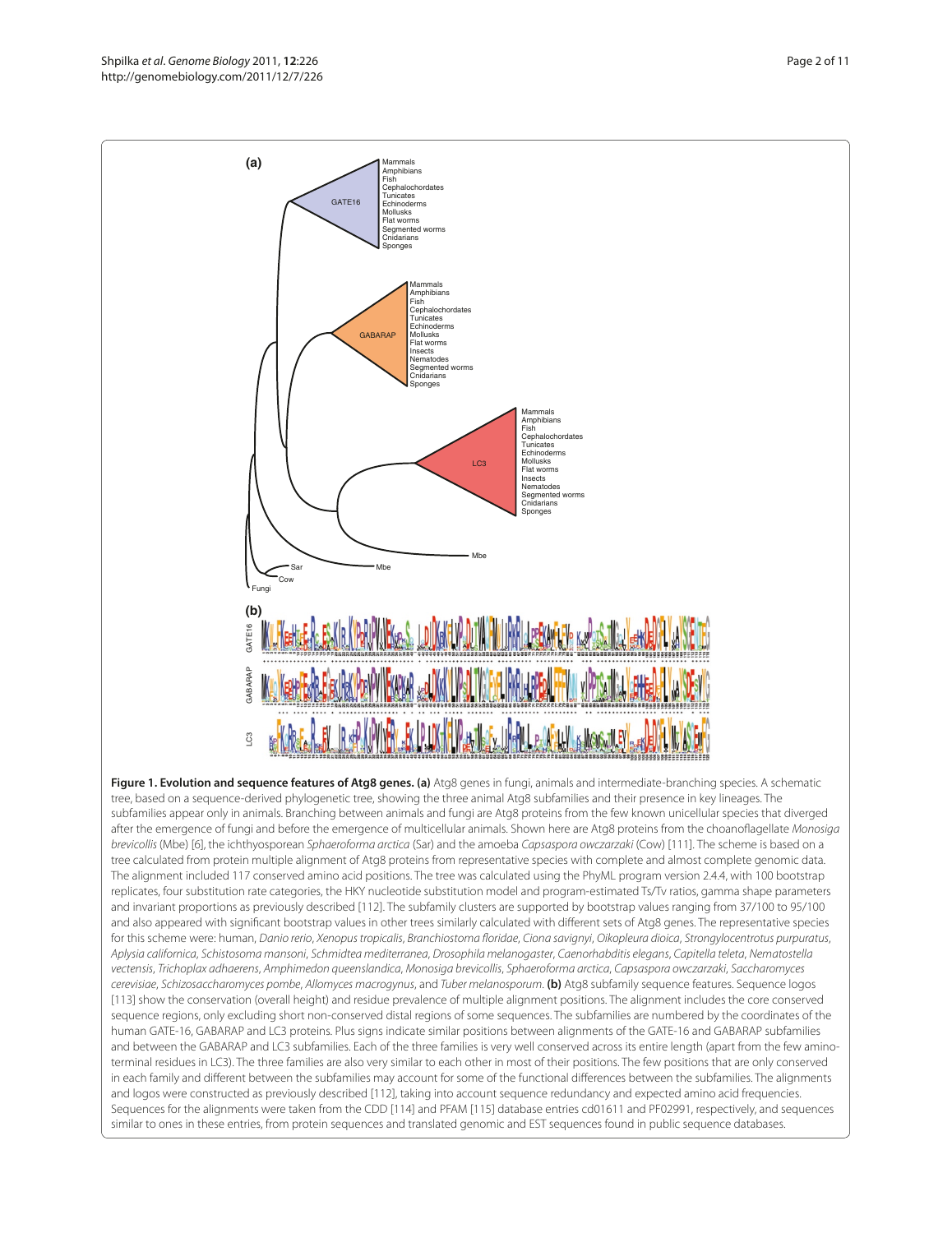#### **Table 1. Human ATG8 genes**

| Subfamily       | Gene names             | <b>Chromosome location</b> | Gene size (kb)* | Coding region introns |
|-----------------|------------------------|----------------------------|-----------------|-----------------------|
| GATE-16         | GATE-16/GABARAPL2/GEF2 | 16q22.1                    | 10.9            |                       |
| <b>GABARAP</b>  | GABARAPL1/GEC1         | 12p13.31                   | 8.7             | 3                     |
|                 | <b>GABARAP</b>         | 17p13.1                    | 1.5             | 3                     |
| LC <sub>3</sub> | MAP1LC3A               | 20g11.22                   | 1.0             |                       |
|                 | MAP1LC3B               | 16q24.2                    | 10.7            | 3                     |
|                 | MAP1LC3B2              | 12g24.22                   | 0.4             | 0                     |
|                 | MAP1LC3C               | 1q43                       | 2.8             | ₹                     |

\*Gene sizes are given from the start to the end of the protein coding region, without 5' and 3' UTRs (because their distal ends can be difficult to determine).

#### **Table 2. Atg8 subfamilies in metazoan lineages**

|                  |                                                                       | Number of genes |                |                 |
|------------------|-----------------------------------------------------------------------|-----------------|----------------|-----------------|
| Lineage          | Representative species                                                | GATE-16         | <b>GABARAP</b> | LC <sub>3</sub> |
| Mammals          | Human                                                                 |                 |                | 4               |
| Amphibians       | Xenopus tropicalis (Western clawed frog)                              |                 |                | 4               |
| <b>Fish</b>      | Danio rerio (zebrafish)                                               |                 |                | 4               |
| Cephalochordates | Branchiostoma floridae (amphioxus)                                    |                 |                |                 |
| Tunicates        | Ciona savignyi (Pacific transparent sea squirt)                       |                 |                |                 |
| Echinoderms      | Strongylocentrotus purpuratus (California purple sea urchin)          |                 |                |                 |
| Mollusks         | Aplysia californica (California sea slug)                             |                 |                |                 |
| Flat worms       | Schmidtea mediterranea (planarian)<br>Schistosoma mansoni (trematode) |                 |                |                 |
| Nematodes        | Caenorhabditis elegans                                                |                 |                |                 |
| Insects          | Drosophila melanogaster<br>Apis mellifera (honey bee)                 |                 |                |                 |
| Segmented worms  | Capitella teleta                                                      |                 |                |                 |
| Cnidarians       | Nematostella vectensis (starlet sea anemone)                          |                 |                |                 |
| Sponges          | Amphimedon queenslandica                                              |                 |                |                 |

only sometimes a serine residue. Positions 40 in GABARAP and 42 in LC3 subfamilies are conserved and typically basic, whereas the GATE-16 family position corresponding to them, 40, is not well conserved and includes basic residues only in some proteins. At present it is unclear what functions, if any, are associated with these sequence features. Sponges, the oldest surviving basal multicellular animals [5], have genes from all three ATG8 subfamilies. Choanoflagellates, unicellular species that are the closest known relatives of animals [6], have ATG8 genes that do not belong to the three metazoan subfamilies (Figure 1a). It thus seems that the ATG8 gene family diverged into its three subfamilies during the emergence of multicellular animals, and that although the subfamilies underwent further expansion in some lineages, in other lineages some subfamilies were lost. In higher plants the ATG8 genes have also diverged, with *Arabidopsis thaliana* including eight such genes that can be grouped into three clusters. Different *A. thaliana* ATG8 genes showed distinct spatial and temporal expression patterns in different tissues [7].

#### **Characteristic structural features**

The structures of several Atg8 family members have been solved for mammals, yeast, invertebrates and the parasite *Trypanosoma brucei* [8-15]. These studies showed that all Atg8 proteins share a strong structural similarity to ubiquitin, despite the lack of similarity in amino acid sequence. GATE-16, the first Atg8 to be crystallized, contains two amino-terminal α-helices in addition to its carboxy-terminal ubiquitin core [13]. Subsequent studies confirmed that these features are a unique characteristic of all Atg8 proteins [8-15] (Figure 2). The two aminoterminal α helices differ between the various mammalian Atg8 proteins; thus, for example, the first  $α$  helix of the LC3 subfamily is strongly basic, whereas in the GABARAP and GATE-16 subfamilies this region is acidic [15]. The ubiquitin core of the Atg8 proteins consists of a four-stranded central β sheet, in which the two central strands are parallel to each other and the two outer strands are antiparallel to the central strands. Between these strands lie two α helices: α3 between  $β2$  and  $β3$ , and α4 between β3 and β4 [16]. This domain contains a basic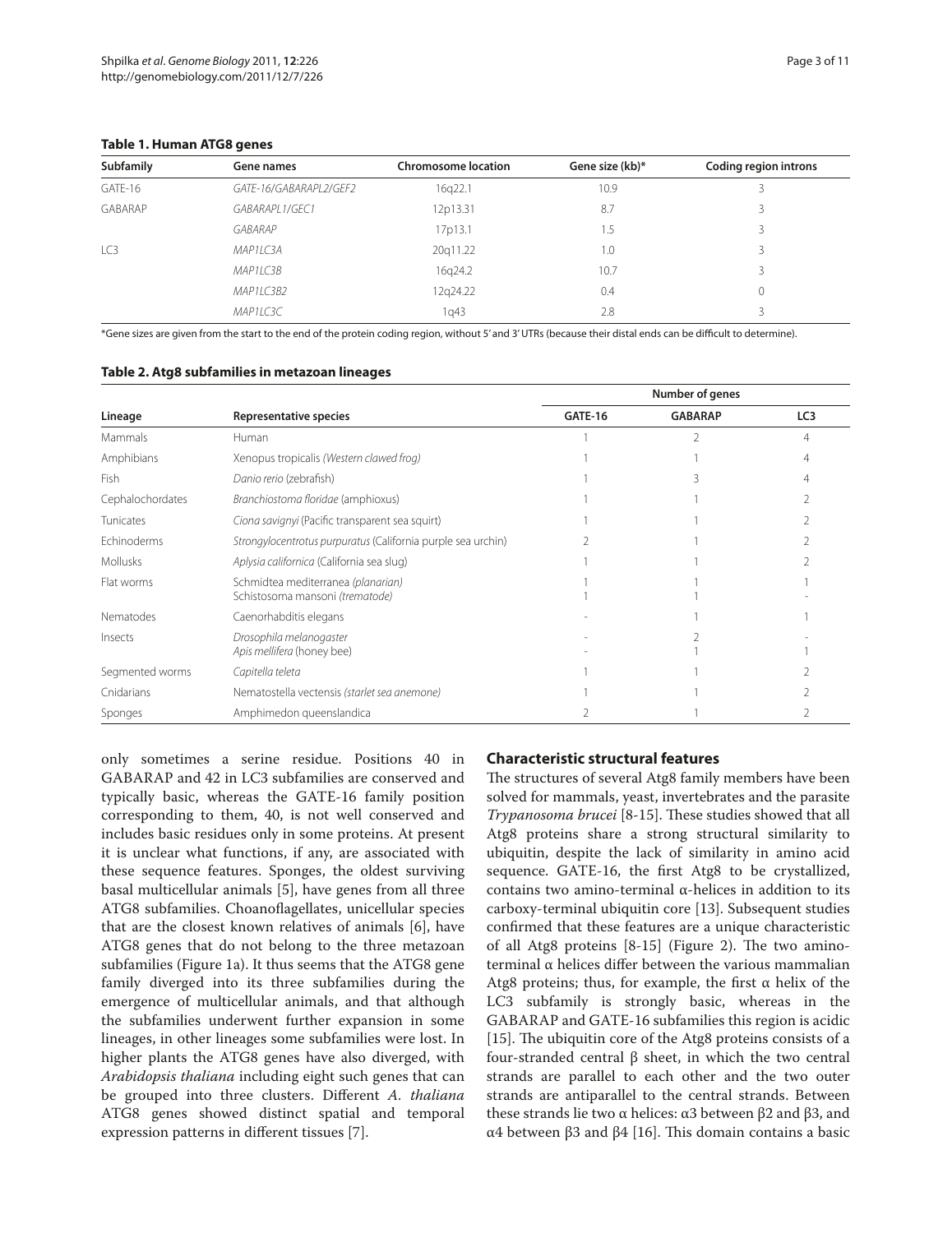

feature that is conserved among family members and is suggested to have a role in protein-protein interactions. The molecular surface lying on the opposite side of the three-dimensional structure is poorly conserved and might mediate interactions specific to different Atg8 proteins [17], whereas the conserved domain is probably responsible for characteristic interactions of Atg8 proteins, such as binding to the conjugation machinery proteins.

During the autophagic process Atg8 proteins bind to numerous factors, such as proteins and possibly membranes [18]. A study by Coyle *et al.* [8] provides structural evidence for conformational changes resulting from protein-protein interactions. GABARAP was found to have two distinct conformations: a closed conformation, in which the  $\alpha$  helices project down towards the surface of the ubiquitin core, and an open conformation, in which the ten amino-terminal amino acids are directed away from the ubiquitin core. The latter conformation is stabilized by the oligomeric state of the protein and points to flexibility in the Atg8 amino-terminal region. A conformational change was also reported in an *in vitro* reconstitution assay of yeast Atg8, in which accessibility of the amino terminus to antibody increased on conjugation of Atg8 to phosphatidylethanolamine (PE)-containing liposomes [19]. Taken together, these findings suggest that the Atg8 amino-terminal region has a crucial role in the functions of these proteins [20-22]. Differences between the various Atg8 proteins in this region might reflect their distinct functions. The amino-terminal region might also be a target for post-translational regulation.

## **Localization and function**

## **Gene expression**

Atg8 proteins seem to be ubiquitously expressed, although some subfamily members are expressed at increased levels in certain tissues. The signaling pathways and transcription factors regulating their expression are only partially characterized. Of the LC3 subfamily, *LC3C*, which is transcribed at lower levels than other members of this subfamily, is expressed predominantly in the lung [23,24]. Expression analysis of the different GABARAP proteins reveals a distinct pattern: GABARAP-L1 is expressed predominantly in the central nervous system, similar to GATE-16, which is strongly expressed in the brain, whereas the expression of GABARAP is more marked in the endocrine glands [25,26].

Upregulation of Atg8s is observed under various stress conditions [27-30]. Although the transcriptional regulation of Atg8 genes is largely unknown, several reports have shown that the transcription factors FoxO1, FoxO3 and E2F1 regulate Atg8s in this process in mammalian cells [31-34]. Deciphering the expression patterns of specific Atg8 genes at transcriptional and translational levels may shed new light on their different physiological roles.

#### **The role of Atg8 in intracellular trafficking processes**

Atg8s were originally implicated in membrane trafficking processes [35]. Members of this protein family were initially connected to the SNARE fusion machinery that mediates the vast majority of intracellular trafficking processes. The AAA ATPase N-ethylmaleimide sensitive factor (NSF) promotes the disassembly of the SNARE complex, a step essential for multiple membrane fusion events. GATE-16 was characterized as a factor essential for intra-Golgi protein transport and was later shown to modulate this process by coupling NSF activity and the Golgi SNARE factor GOS-28 [26,36,37]. LC3 was first characterized as a protein that co-purified with microtubule-associated proteins 1A and 1B [38,39], but no direct involvement of this protein in membrane trafficking processes has been reported. GABARAP, however, was identified as a cytosolic protein that is localized to transport vesicles, the Golgi network and the endoplasmic reticulum (ER) and that interacts with the  $γ2$ subunit of GABA(A) receptors [40]. This interaction is thought to be essential for trafficking of the GABA(A) receptor to the plasma membrane [41]. A recent study showed that GABA(A) receptor trafficking is dependent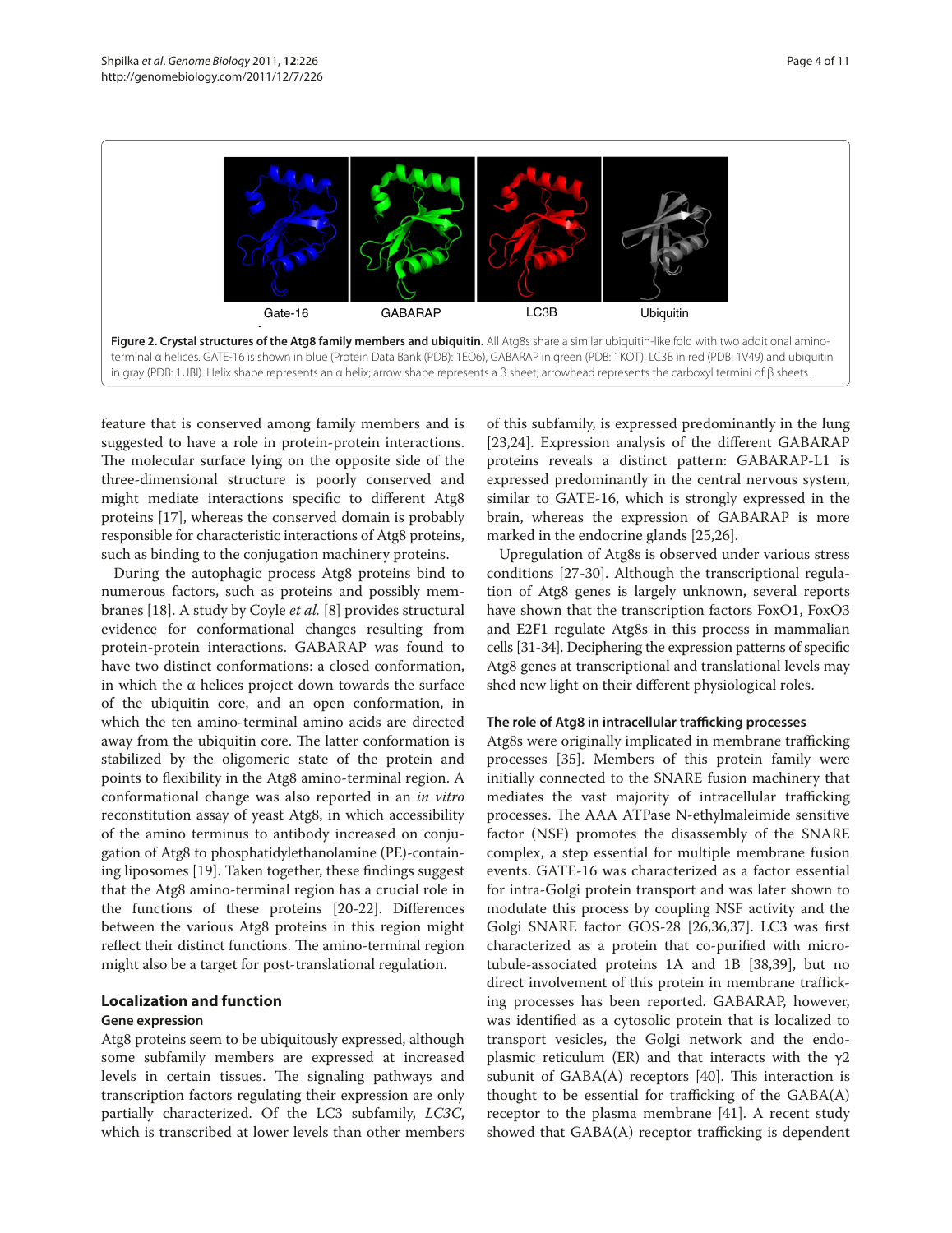

on processing of the GABARAP carboxyl terminus [42]. GABARAP's involvement in vesicle transport is not limited to the GABA(A) receptor; other plasma membrane proteins, such as the transferrin receptor, interact with GABARAP, although the role of GABARAP in their transport is not well established [43]. Moreover, ER-to-Golgi transport is also controlled by GABARAP, as it interacts with PX-RICS, which is involved in transport of synaptic proteins to the ER. It has been suggested that these factors mediate the transport of the transmembrane protein N-cadherin and its receptor β-catenin from the ER, thus controlling cell-cell adhesion [44]. The role of GABARAP in intracellular transport is also supported by its interaction with NSF, a component essential for SNARE-mediated fusion [41,45]. Similar to LC3, GABARAP binds to tubulin through its amino-terminal region, an interaction that regulates clustering of GABA(A) receptors [8,46,47].

Like GABARAP, GABARAP-L1 has been shown to interact with the GABA(A) receptor and tubulin in brain extracts, as well as with NSF [48,49]. GABARAP-L1 also binds directly to the G-protein-coupled κ-opioid receptor and mediates its transport in a manner dependent on modification of the carboxyl terminus [48,50,51]. The role of mammalian Atg8s in intracellular trafficking processes is depicted in Figure 3.

Consistent with the involvement of mammalian Atg8s in membrane fusion events, the yeast *Pichia pastoris*  Atg8 was recently found to mediate vacuolar fusion during adaptation from glucose- to methanol-containing medium [52]. This activity might involve the previously reported interaction of Atg8 with SNAREs in the yeast system [53].

To summarize, the mammalian GABARAP and GATE-16 subfamilies and the yeast Atg8 have been implicated in intracellular protein trafficking, but their exact role in these processes is not fully understood. The current consensus suggests that these molecules mediate trafficking both by escorting individual cargo molecules and possibly as regulators of membrane fusion events.

## **Atg8 proteins are key cytoplasm-to-vacuole targeting and autophagic factors**

The first link between Atg8 proteins and autophagy was established in *Saccharomyces cerevisiae*, where the single Atg8 protein was identified as an autophagy and cytoplasm-to-vacuole targeting essential factor [54-56]. Cytoplasm-to-vacuole targeting is responsible for transporting vacuolar protein residents, such as aminopeptidase I (Ape1) and α-mannosidase (Ams1), to the vacuole [57,58]. In yeast, Atg8 expression is upregulated during nitrogen starvation and is degraded in the vacuole following recruitment into autophagosomes [59]. Subsequent to its translation, Atg8 undergoes several modifications, starting with cleavage in its carboxy-terminal region to expose a glycine residue. This cleavage is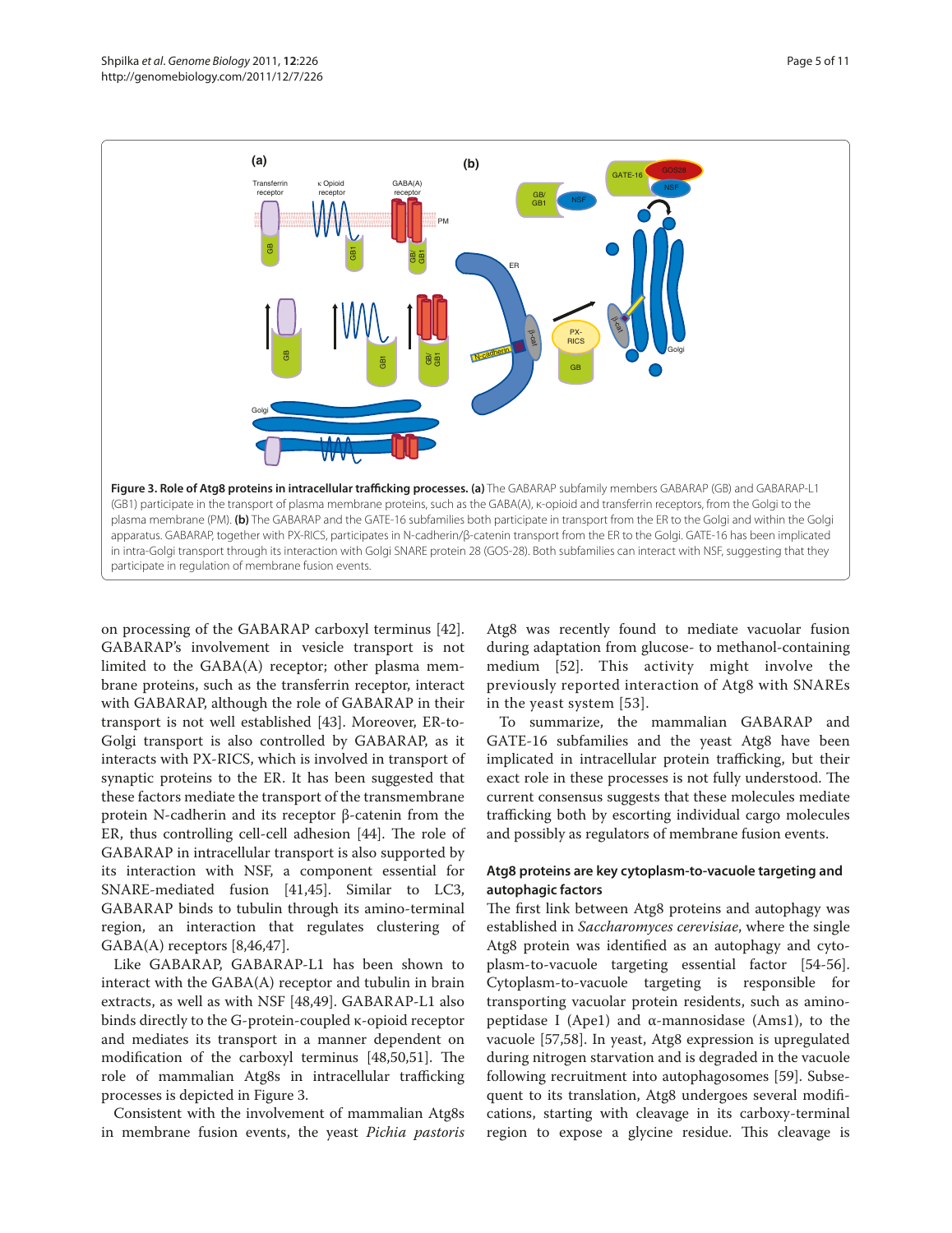

mediated by the cysteine protease Atg4, which is specific to Atg8 proteins [60,61]. The cleaved Atg8 is than processed by a ubiquitin-like conjugation machinery composed of Atg7, an E1-like enzyme [62], and Atg3, a specific E2-like ligase [63]. Unlike ubiquitin, which is conjugated to a protein, Atg8 is covalently conjugated to PE lipid through its carboxy-terminal exposed glycine [64]. Atg4 has a dual role, as it is also responsible for the de-conjugation of Atg8 from the autophagic membrane (Figure 4a) [64]. Similar to many other cytoplasm-tovacuole targeting and autophagic factors, Atg8 is localized to the pre-autophagosomal structure under basal and nitrogen depletion conditions [65], a process dependent on the phagophore resident complex Atg5-Atg12- Atg16 [66]. The Atg5-Atg12 conjugate acts as an E3-like ligase, mediating the formation of Atg8-PE conjugate *in vitro*, suggesting a role for this complex in determining the Atg8 conjugation site in cells [67]. Recent evidence implicates Atg8 in both autophagic cargo recruitment and autophagosome biogenesis [18]. Atg8 has a key role in the cytoplasm-to-vacuole targeting pathway as it binds to the receptors Atg19 and Atg34, thereby mediating the recruitment of different cargo molecules into autophagosomes [57,58]. Atg8 also participates in formation of the autophagosome and is essential for elongation of the autophagic membrane [68,69]. This role was further established using an *in vitro* liposome-based system, where it can promote membrane fusion [20,22]. The roles of Atg8 in autophagosome biogenesis and in cargo recruitment overlap, as mutations that abolish Atg8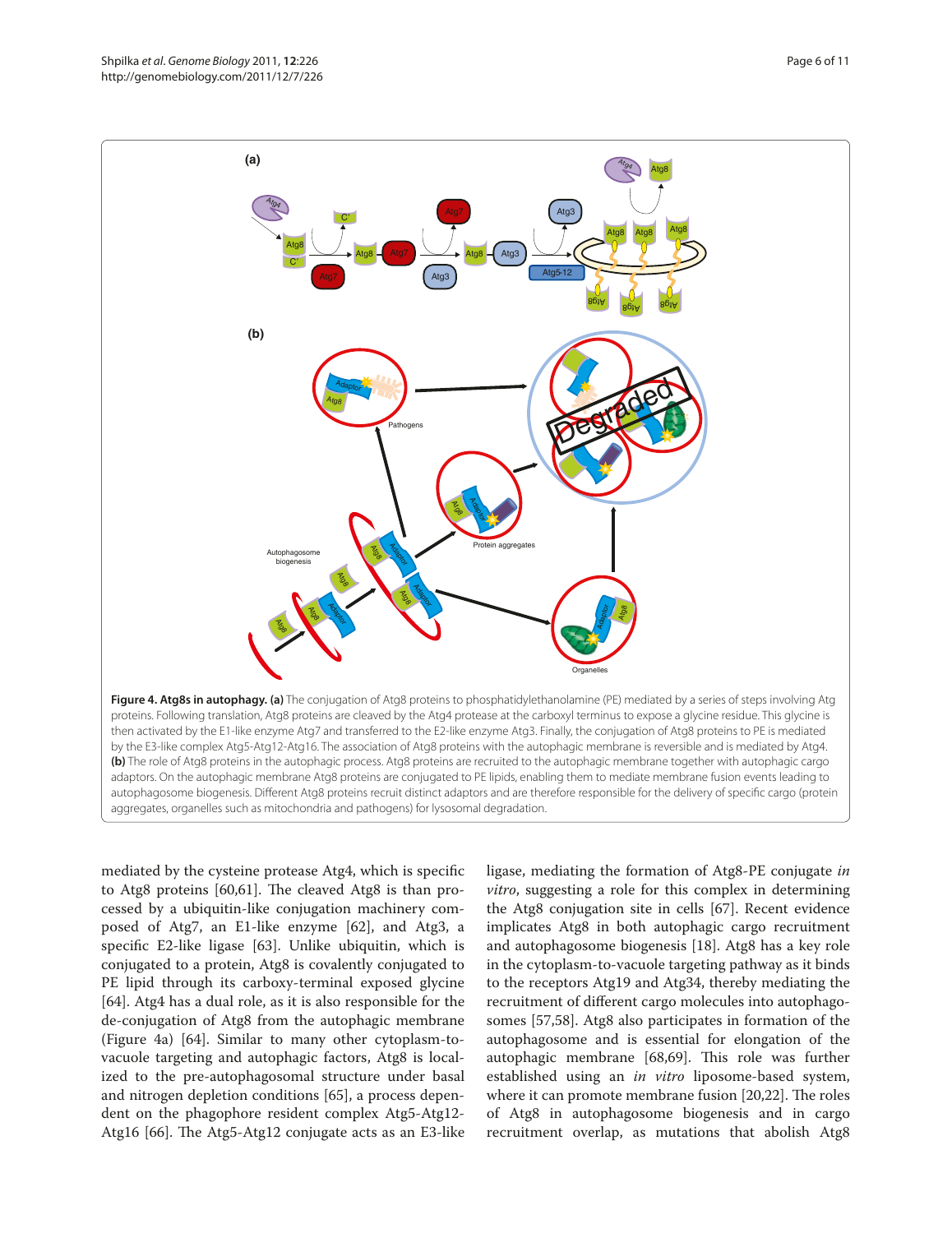binding to Atg19 receptor also disrupt autophagosome biogenesis [70,71]. In addition to its interaction with the conjugation proteins, Atg8 also binds to other autophagic factors, such as Atg1, which might regulate its recruitment and activity on the autophagic membrane [60]. Other, more general trafficking factors interact with Atg8, including Shp1, a substrate that recruits a cofactor of Cdc48. This interaction was suggested to control the formation of autophagosomes [72], indicating that Atg8 might provide a link between classical autophagic machinery and general trafficking factors that are crucial for autophagy.

Although mammalian Atg8 proteins were originally implicated in intracellular trafficking processes, they are all found within autophagosomes [73-75]. Collectively, they undergo similar post-translational modifications to those of yeast Atg8, but this is mediated by mammalian orthologs of Atg4, Atg7 and Atg3 [76]. It was suggested that Atg16L (the mammalian Atg16) determines the lipidation site of LC3 and serves as its E3 ligase [77]. Arrival of Atg8 proteins at the autophagic membrane depends on the hierarchical recruitment of numerous autophagic factors, including phosphatidylinositol-3 phosphate-binding proteins [18].

Consistent with the presence of multiple Atg8 members in mammals, Atg4 also seems to have several homologs. These homologs show different specificities toward Atg8 proteins: Atg4B shows a broad spectrum for all family members [78,79], whereas Atg4A is specific to the GABARAP and GATE-16 subfamilies [80,81]. By contrast, Atg4C and Atg4D are less active and their role in the autophagic process has yet to be established [80]. Atg4 might function in pathways other than autophagy, as cleavage of Atg4D by caspase increases its activity and consequently promotes GABARAP-L1 processing [82]. Atg4 regulates a critical step in the autophagic process and is therefore subjected to regulation by reactive oxygen species, for example, which prevent it from reversing the conjugation of Atg8 proteins to PE during autophagy [83].

Among Atg proteins, the Atg8 family is the only one associated with mature autophagosomes and members therefore serve as *bona fide* markers for this unique organelle. Thus, transgenic mice and tissue-culture cells expressing GFP-LC3 have been used to investigate autophagy [84,85]. However, the existence of numerous mammalian Atg8 proteins has hindered investigation of their precise role in autophagy. Several approaches aimed at disrupting the functioning of Atg8 proteins by preventing their conjugation to PE have therefore been used, including the generation of Atg3-null mice and expression of a dominant-negative mutant of the promiscuous protease Atg4B. These have led to the conclusion that PE-conjugated Atg8 proteins are active during autophagosome formation and are essential for the elongation and closure of the initial autophagic membrane, the phagophore [86-88]. A recent report [22] implicates both the LC3 and the GABARAP subfamilies in membrane fusion following conjugation to PE. This study [22] revealed that the first amino-terminal α helix of the Atg8 proteins was both essential and sufficient for this activity. Moreover, different characteristics within the amino termini of the Atg8 subfamilies are involved in their fusion activities. The first attempt to investigate the role of each Atg8 subfamily in autophagosome biogenesis was prompted by a study in which individual Atg8 proteins were knocked down [89]. Apparently, both the LC3 and the GABARAP/GATE-16 subfamilies are essential for autophagy, as they act at different stages of autophagosome formation: members of the LC3 subfamily are responsible for the elongation of the autophagic membrane, whereas GABARAP/GATE-16 subfamily members act downstream in a step coupled to dissociation of the Atg12-Atg5-Atg16L complex [89]. In addition to their direct role in fusion events during autophagosome biogenesis, Atg8 proteins have an indirect role in which their binding to diabetes- and obesity-regulated protein (DOR) and to tumor protein 53-induced nuclear protein 1 (TP53INP2), two proteins that shuttle between the nucleus and the cytoplasm, regulates autophagosome biogenesis [90,91].

The crucial role of Atg8 proteins in autophagosome biogenesis is controlled by numerous factors and modifications, such as acetylation and phosphorylation. Acetylation of the autophagic factors Atg5, Atg7, Atg8 and Atg12 is mediated by the acetyltransferase p300 and negatively regulates their activity [92]. Phosphorylation of LC3 seems to have a similar effect, as it was recently reported to negatively regulate autophagy [93]. Overall, Atg8s serve as key factors in the autophagic process by directly mediating membrane-remodeling processes and interacting with an extensive repertoire of proteins. These features are indispensable for the formation of an intact autophagosome and are therefore tightly regulated.

## **Atg8 proteins are involved in recruiting cargo into autophagosomes**

The role of Atg8s in autophagy extends beyond their function in autophagosome biogenesis. Like their Atg8 yeast ortholog, mammalian Atg8 proteins participate in cargo delivery into autophagosomes. Although the autophagic pathway in mammals has been referred to as a nonselective process, it seems that Atg8 proteins selectively target cytosolic components for lysosomal degradation [18]. Considerable progress in establishing this idea was achieved by the characterization of the ubiquitin-binding proteins p62/SQSTM1 [94], neighbor of Brca1 (Nbr1) [95], the Bcl2-related protein Nix [96,97],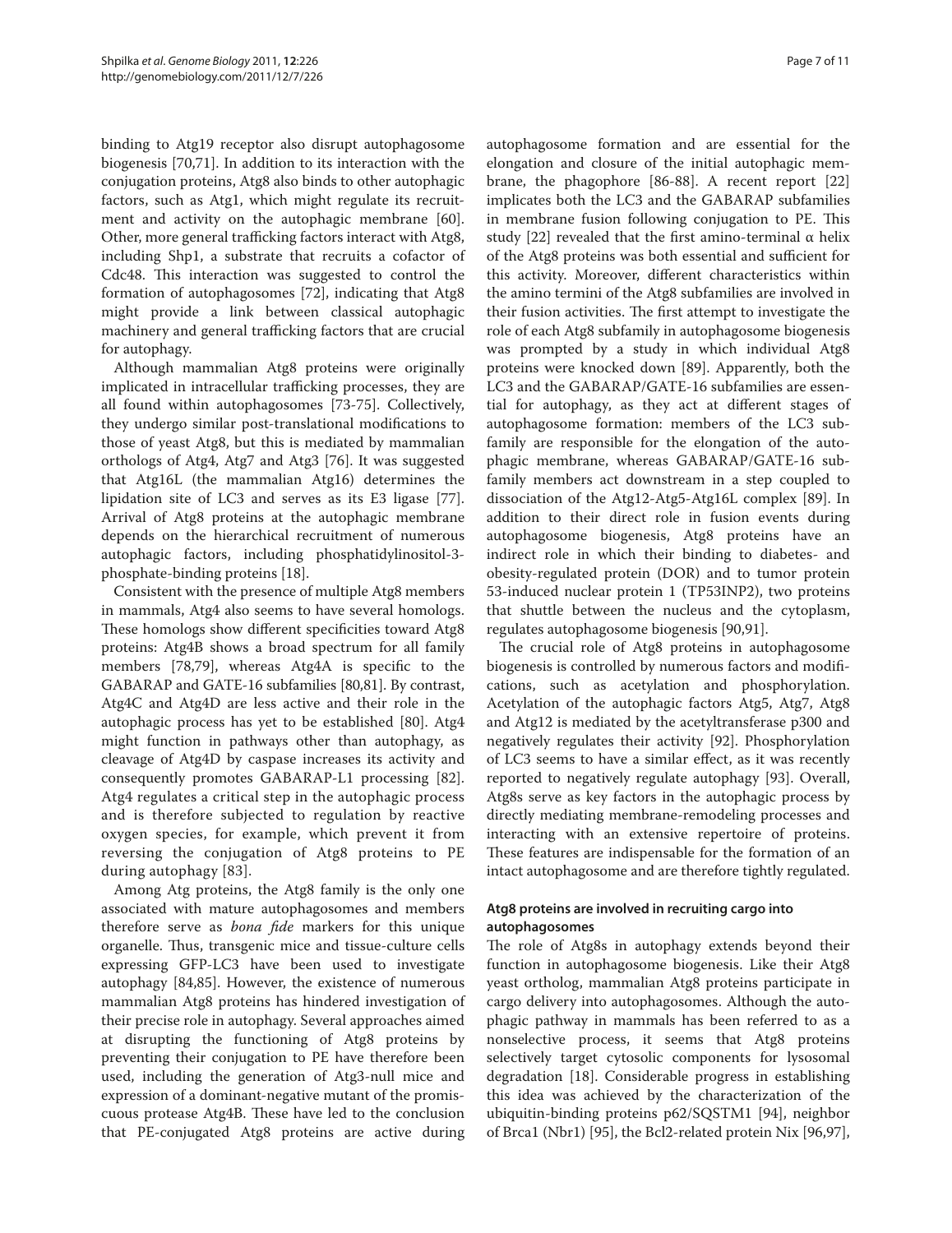autophagy-linked FYVE protein (Alfy) [98-100], nuclear dot protein 52 kDa (NDP52) [101], and Optineurin [102] as autophagic receptors. These adaptors bind simultaneously to Atg8 proteins and to ubiquitinated proteins, organelles, and in some cases pathogens [18,94,103]. The motif in p62 responsible for binding Atg8, the LC3 interacting region (LIR, also known as Atg8-interacting motif, AIM) [104,105], is common to other proteins that interact with Atg8 proteins, including Nbr1 [106], Atg3 [107], Nix [96] and the yeast cytoplasm-to-vacuole targeting receptor Atg19 [108].

Functional divergence of the Atg8 subfamilies is also inferred from specific interactions. Apparently, p62 binds both GATE-16 and LC3 in their soluble forms, but its interaction with LC3 but not with GATE-16 remains intact following their lipidation [21]. Thus, recruitment of p62 into autophagosomes specifically depends on LC3. This interaction, like other functions of Atg8 proteins, is dependent on the most variable region of these proteins, the amino terminus. Specificity of cargo recognition also applies to the GABARAP subfamily, as GABARAP-L1 binds to starch-binding-domain-containing protein 1, a carrier of glycogen. This interaction results in the arrival of glycogen at the lysosome and is therefore suggested to regulate cellular glucose levels [109]. The role of Atg8s during the autophagic process is depicted in Figure 4b.

### **Frontiers**

Atg8 proteins act in diverse intracellular trafficking and autophagy processes. Although the number of Atg8 genes increases if one compares organisms that diverged early with those that diverged late in evolution, their conjugation to PE on the autophagic membrane remains a common feature conserved through evolution. Considerable scientific advancement over the past few years has revealed many Atg8 functions during autophagy, but has also raised many new questions. One major question is how these factors orchestrate their dual role in membrane fusion and cargo recruitment into autophagosomes.

Although mammalian cells are thought to have as many as eight Atg8 proteins, the exact number is not clear, largely because these factors do not show a unique pattern of expression. Although the mammalian Atg8 subfamilies seem to act differently during the formation of autophagosomes, the need for up to four members from each subfamily has yet to be revealed. In particular, it is crucial to determine whether different members of one subfamily occupy the same autophagosomes or whether each member acts in a distinct autophagosome. This may help in deciphering whether autophagy, induced by different stress conditions, results in the formation of 'specialized' autophagosomes containing distinct Atg8 members. Moreover, substantial proteomic data are needed to establish the cargo specificity of each

Atg8 member. Selectivity of autophagy was recently reported for many organelles, such as peroxisomes (pexophagy), mitochondria (mitophagy) and ribosomes (ribophagy) [18]. It is feasible that different members of the Atg8 family are crucial for selective autophagy. The role of Atg8s in intracellular trafficking has not been extensively studied. Some lines of evidence show that the conjugation of Atg8s, specifically GABARAPs, to PE is essential for their activity. This should be further investigated by testing the requirement of the Atg8 conjugation system for Golgi-to-plasma-membrane trafficking.

One major obstacle in studying the role of individual Atg8 family members is their high sequence similarity. This feature reduces the specificity of antibodies, as antibodies against GABARAP, for example, may interact with GABARAP-L1. It is therefore crucial to exploit unique epitopes within these proteins to construct novel specific antibodies. Furthermore, the overexpression approach is not optimal as LC3 proteins tend to form aggregates when transiently expressed [110]. To overcome this pitfall, species that contain one Atg8 representative from each subfamily could be used to elucidate their role. Moreover, knockout mice of specific Atg8 subfamily members will help in dissecting these proteins' roles during development and in a tissue-specific manner. These are some of the questions and challenges that will be the focus of future studies.

#### **Acknowledgments**

ZE is the incumbent of the Harold Korda Chair of Biology and is supported in part by the Legacy Heritage Fund, and by the Louis Brause Philanthropic Fund. SP holds a Hermann and Lilly Schilling Foundation chair.

#### Published: 27 July 2011

#### **References**

- Wood V, Gwilliam R, Rajandream MA, Lyne M, Lyne R, Stewart A, Sgouros J, Peat N, Hayles J, Baker S, Basham D, Bowman S, Brooks K, Brown D, Brown S, Chillingworth T, Churcher C, Collins M, Connor R, Cronin A, Davis P, Feltwell T, Fraser A, Gentles S, Goble A, Hamlin N, Harris D, Hidalgo J, Hodgson G, Holroyd S, *et al.*: The genome sequence of *Schizosaccharomyces pombe*. *Nature* 2002, 415:871-880.
- 2. VectorBase: *I. scapularis* [http://iscapularis.vectorbase.org/]
- 3. Insights into social insects from the genome of the honeybee *Apis mellifera*. *Nature* 2006, 443:931-949.
- 4. A Database of *Drosophila* Genes & Genomes [http://flybase.org/]
- 5. Srivastava M, Simakov O, Chapman J, Fahey B, Gauthier ME, Mitros T, Richards GS, Conaco C, Dacre M, Hellsten U, Larroux C, Putnam NH, Stanke M, Adamska M, Darling A, Degnan SM, Oakley TH, Plachetzki DC, Zhai Y, Adamski M, Calcino A, Cummins SF, Goodstein DM, Harris C, Jackson DJ, Leys SP, Shu S, Woodcroft BJ, Vervoort M, Kosik KS, *et al.*: The *Amphimedon queenslandica* genome and the evolution of animal complexity. *Nature* 2010, 466:720-726.
- King N, Westbrook MJ, Young SL, Kuo A, Abedin M, Chapman J, Fairclough S, Hellsten U, Isogai Y, Letunic I, Marr M, Pincus D, Putnam N, Rokas A, Wright KJ, Zuzow R, Dirks W, Good M, Goodstein D, Lemons D, Li W, Lyons JB, Morris A, Nichols S, Richter DJ, Salamov A, Sequencing JG, Bork P, Lim WA, Manning G, *et al.*: The genome of the choanoflagellate *Monosiga brevicollis* and the origin of metazoans. *Nature* 2008, 451:783-788.
- 7. Sláviková S, Shy G, Yao Y, Glozman R, Levanony H, Pietrokovski S, Elazar Z, Galili G: The autophagy-associated Atg8 gene family operates both under favorable growth conditions and under starvation stresses in *Arabidopsis* plants. *J Exp Bot* 2005, 56:2839-2849.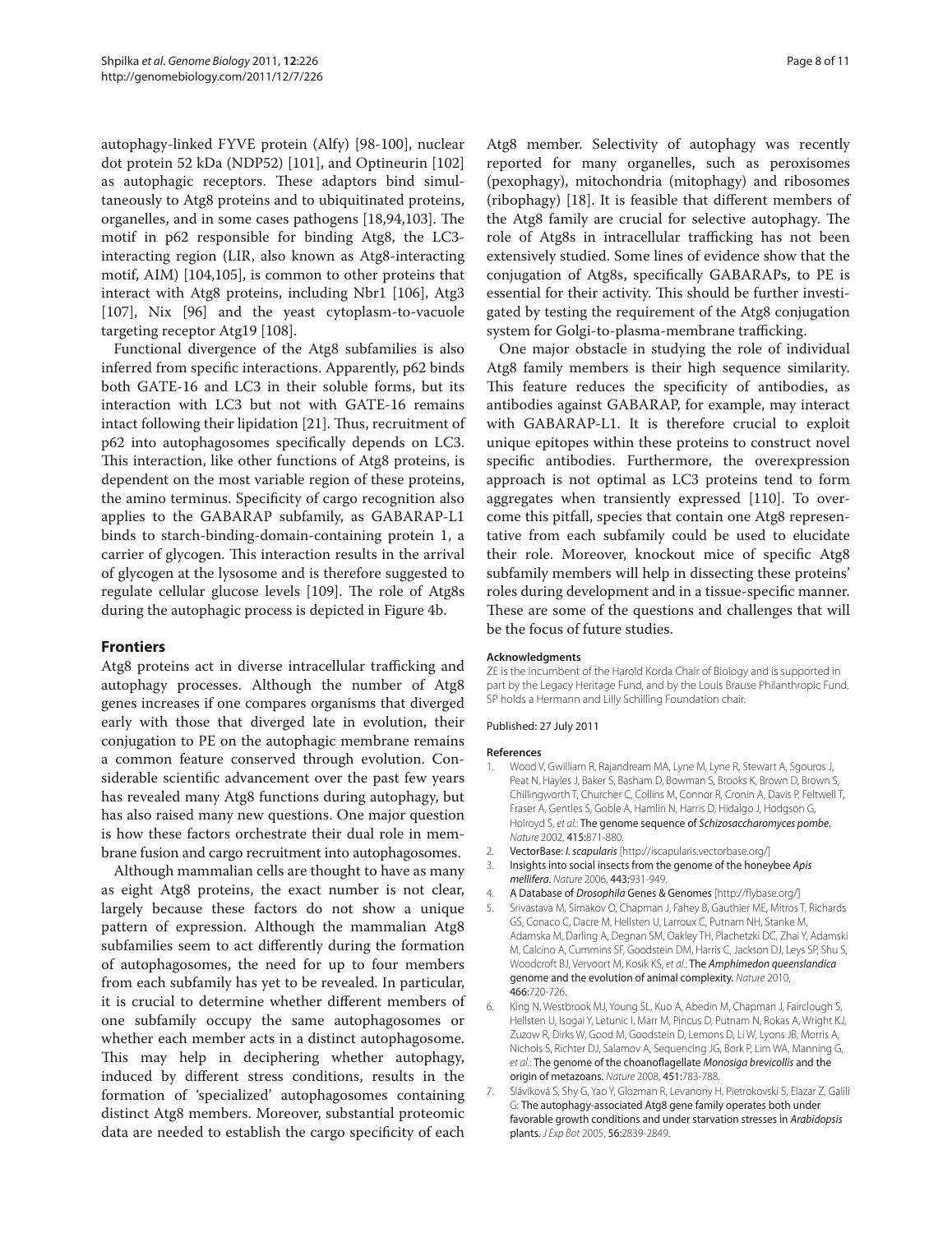- 8. Coyle JE, Qamar S, Rajashankar KR, Nikolov DB: Structure of GABARAP in two conformations: implications for GABA(A) receptor localization and tubulin binding. *Neuron* 2002, 33:63-74.
- 9. Hu C, Zhang X, Teng YB, Hu HX, Li WF: Structure of autophagy-related protein Atg8 from the silkworm *Bombyx mori*. *Acta Crystallogr Sect F Struct Biol Cryst Commun* 2010, 66:787-790.
- 10. Koopmann R, Muhammad K, Perbandt M, Betzel C, Duszenko M: *Trypanosoma brucei* ATG8: structural insights into autophagic-like mechanisms in protozoa. *Autophagy* 2009, 5:1085-1091.
- 11. Kouno T, Mizuguchi M, Tanida I, Ueno T, Kanematsu T, Mori Y, Shinoda H, Hirata M, Kominami E, Kawano K: Solution structure of microtubuleassociated protein light chain 3 and identification of its functional subdomains. *J Biol Chem* 2005, 280:24610-24617.
- 12. Kumeta H, Watanabe M, Nakatogawa H, Yamaguchi M, Ogura K, Adachi W, Fujioka Y, Noda NN, Ohsumi Y, Inagaki F: The NMR structure of the autophagy-related protein Atg8. *J Biomol NMR* 2010, 47:237-241.
- 13. Paz Y, Elazar Z, Fass D: Structure of GATE-16, membrane transport modulator and mammalian ortholog of autophagocytosis factor Aut7p. *J Biol Chem* 2000, 275:25445-25450.
- 14. Schwarten M, Stoldt M, Mohrluder J, Willbold D: Solution structure of Atg8 reveals conformational polymorphism of the N-terminal domain. *Biochem Biophys Res Commun* 2010, 395:426-431.
- 15. Sugawara K, Suzuki NN, Fujioka Y, Mizushima N, Ohsumi Y, Inagaki F: The crystal structure of microtubule-associated protein light chain 3, a mammalian homologue of *Saccharomyces cerevisiae* Atg8. *Genes Cells* 2004, 9:611-618.
- 16. Noda NN, Ohsumi Y, Inagaki F: ATG systems from the protein structural point of view. *Chem Rev* 2009, 109:1587-1598.
- 17. Bavro VN, Sola M, Bracher A, Kneussel M, Betz H, Weissenhorn W: Crystal structure of the GABA(A)-receptor-associated protein, GABARAP. *EMBO Rep*  2002, 3:183-189.
- 18. Weidberg H, Shvets E, Elazar Z: Biogenesis and cargo selectivity of autophagosomes. *Annu Rev Biochem* 2011, 80:125-156.
- 19. Ichimura Y, Imamura Y, Emoto K, Umeda M, Noda T, Ohsumi Y: *In vivo* and *in vitro* reconstitution of Atg8 conjugation essential for autophagy. *J Biol Chem* 2004, 279:40584-40592.
- 20. Nakatogawa H, Ichimura Y, Ohsumi Y: Atg8, a ubiquitin-like protein required for autophagosome formation, mediates membrane tethering and hemifusion. *Cell* 2007, 130:165-178.
- 21. Shvets E, Abada A, Weidberg H, Elazar Z: Dissecting the involvement of LC3B and GATE-16 in p62 recruitment into autophagosomes. *Autophagy* 2011, 7:683-688.
- 22. Weidberg H, Shpilka T, Shvets E, Abada A, Shimron F, Elazar Z: LC3 and GATE-16 N termini mediate membrane fusion processes required for autophagosome biogenesis. *Dev Cell* 2011, 20:444-454.
- 23. He H, Dang Y, Dai F, Guo Z, Wu J, She X, Pei Y, Chen Y, Ling W, Wu C, Zhao S, Liu JO, Yu L: Post-translational modifications of three members of the human MAP1LC3 family and detection of a novel type of modification for MAP1LC3B. *J Biol Chem* 2003, 278:29278-29287.
- 24. Xin Y, Yu L, Chen Z, Zheng L, Fu Q, Jiang J, Zhang P, Gong R, Zhao S: Cloning, expression patterns, and chromosome localization of three human and two mouse homologues of GABA(A) receptor-associated protein. *Genomics* 2001, 74:408-413.
- 25. Nemos C, Mansuy V, Vernier-Magnin S, Fraichard A, Jouvenot M, Delage-Mourroux R: Expression of gec1/GABARAPL1 versus GABARAP mRNAs in human: predominance of gec1/GABARAPL1 in the central nervous system. *Brain Res Mol Brain Res* 2003, 119:216-219.
- 26. Sagiv Y, Legesse-Miller A, Porat A, Elazar Z: GATE-16, a membrane transport modulator, interacts with NSF and the Golgi v-SNARE GOS-28. *EMBO J*  2000, 19:1494-1504.
- 27. Egami Y, Kiryu-Seo S, Yoshimori T, Kiyama H: Induced expressions of Rab24 GTPase and LC3 in nerve-injured motor neurons. *Biochem Biophys Res Commun* 2005, 337:1206-1213.
- 28. Kirisako T, Baba M, Ishihara N, Miyazawa K, Ohsumi M, Yoshimori T, Noda T, Ohsumi Y: Formation process of autophagosome is traced with Apg8/ Aut7p in yeast. *J Cell Biol* 1999, 147:435-446.
- 29. Zois CE, Giatromanolaki A, Kainulainen H, Botaitis S, Torvinen S, Simopoulos C, Kortsaris A, Sivridis E, Koukourakis MI: Lung autophagic response following exposure of mice to whole body irradiation, with and without amifostine. *Biochem Biophys Res Commun* 2011, 404:552-558.
- 30. van Zutphen T, Baerends RJ, Susanna KA, de Jong A, Kuipers OP, Veenhuis M,
- 31. Mammucari C, Milan G, Romanello V, Masiero E, Rudolf R, Del Piccolo P, Burden SJ, Di Lisi R, Sandri C, Zhao J, Goldberg AL, Schiaffino S, Sandri M: FoxO3 controls autophagy in skeletal muscle *in vivo*. *Cell Metab* 2007, 6:458-471.
- 32. Polager S, Ofir M, Ginsberg D: E2F1 regulates autophagy and the transcription of autophagy genes. *Oncogene* 2008, 27:4860-4864.
- 33. Sengupta A, Molkentin JD, Yutzey KE: FoxO transcription factors promote autophagy in cardiomyocytes. *J Biol Chem* 2009, 284:28319-28331.
- 34. Zhao J, Brault JJ, Schild A, Cao P, Sandri M, Schiaffino S, Lecker SH, Goldberg AL: FoxO3 coordinately activates protein degradation by the autophagic/ lysosomal and proteasomal pathways in atrophying muscle cells. *Cell Metab* 2007, 6:472-483.
- 35. Elazar Z, Scherz-Shouval R, Shorer H: Involvement of LMA1 and GATE-16 family members in intracellular membrane dynamics. *Biochim Biophys Acta*  2003, 1641:145-156.
- 36. Legesse-Miller A, Sagiv Y, Porat A, Elazar Z: Isolation and characterization of a novel low molecular weight protein involved in intra-Golgi traffic. *J Biol Chem* 1998, 273:3105-3109.
- 37. Muller JM, Shorter J, Newman R, Deinhardt K, Sagiv Y, Elazar Z, Warren G, Shima DT: Sequential SNARE disassembly and GATE-16-GOS-28 complex assembly mediated by distinct NSF activities drives Golgi membrane fusion. *J Cell Biol* 2002, 157:1161-1173.
- 38. Kuznetsov SA, Gelfand VI: 18 kDa microtubule-associated protein: identification as a new light chain (LC-3) of microtubule-associated protein 1 (MAP-1). *FEBS Lett* 1987, 212:145-148.
- 39. Mann SS, Hammarback JA: Molecular characterization of light chain 3. A microtubule binding subunit of MAP1A and MAP1B. *J Biol Chem* 1994, 269:11492-11497.
- 40. Wang H, Bedford FK, Brandon NJ, Moss SJ, Olsen RW: GABA(A)-receptorassociated protein links GABA(A) receptors and the cytoskeleton. *Nature*  1999, 397:69-72.
- 41. Leil TA, Chen ZW, Chang CS, Olsen RW: GABAA receptor-associated protein traffics GABAA receptors to the plasma membrane in neurons. *J Neurosci*  2004, 24:11429-11438.
- 42. Chen ZW, Chang CS, Leil TA, Olsen RW: C-terminal modification is required for GABARAP-mediated GABA(A) receptor trafficking. *J Neurosci* 2007, 27:6655-6663.
- 43. Green F, O'Hare T, Blackwell A, Enns CA: Association of human transferrin receptor with GABARAP. *FEBS Lett* 2002, 518:101-106.
- 44. Nakamura T, Hayashi T, Nasu-Nishimura Y, Sakaue F, Morishita Y, Okabe T, Ohwada S, Matsuura K, Akiyama T: PX-RICS mediates ER-to-Golgi transport of the N-cadherin/beta-catenin complex. *Genes Dev* 2008, 22:1244-1256.
- 45. Kittler JT, Rostaing P, Schiavo G, Fritschy JM, Olsen R, Triller A, Moss SJ: The subcellular distribution of GABARAP and its ability to interact with NSF suggest a role for this protein in the intracellular transport of GABA(A) receptors. *Mol Cell Neurosci* 2001, 18:13-25.
- Chen L, Wang H, Vicini S, Olsen RW: The gamma-aminobutyric acid type A (GABAA) receptor-associated protein (GABARAP) promotes GABAA receptor clustering and modulates the channel kinetics. *Proc Natl Acad Sci U S A* 2000, 97:11557-11562.
- 47. Wang H, Olsen RW: Binding of the GABA(A) receptor-associated protein (GABARAP) to microtubules and microfilaments suggests involvement of the cytoskeleton in GABARAPGABA(A) receptor interaction. *J Neurochem*  2000, 75:644-655.
- 48. Chen C, Li JG, Chen Y, Huang P, Wang Y, Liu-Chen LY: GEC1 interacts with the kappa opioid receptor and enhances expression of the receptor. *J Biol Chem* 2006, 281:7983-7993.
- 49. Mansuy V, Boireau W, Fraichard A, Schlick JL, Jouvenot M, Delage-Mourroux R: GEC1, a protein related to GABARAP, interacts with tubulin and GABA(A) receptor. *Biochem Biophys Res Commun* 2004, 325:639-648.
- 50. Chen C, Wang Y, Huang P, Liu-Chen LY: Effects of C-terminal modifications of GEC1 Protein and {gamma}-aminobutyric acid type A (GABAA) receptorassociated protein (GABARAP), two microtubule-associated proteins, on {kappa} opioid receptor expression. *J Biol Chem* 2011, 286:15106-15115.
- 51. Chen Y, Chen C, Kotsikorou E, Lynch DL, Reggio PH, Liu-Chen LY: GEC1-kappa opioid receptor binding involves hydrophobic interactions: GEC1 has chaperone-like effect. *J Biol Chem* 2009, 284:1673-1685.
- 52. Tamura N, Oku M, Sakai Y: Atg8 regulates vacuolar membrane dynamics in a lipidation-independent manner in *Pichia pastoris*. *J Cell Sci* 2010,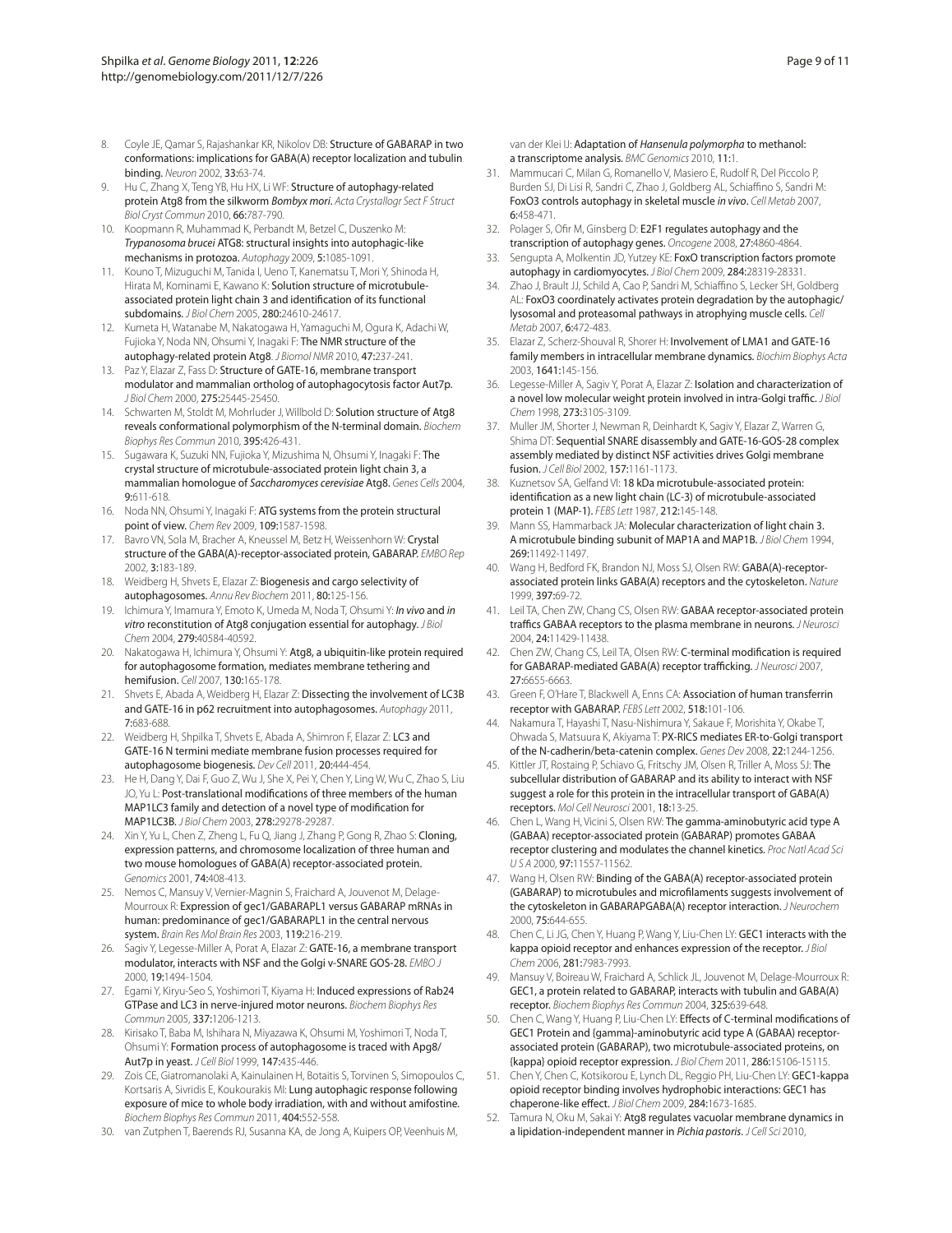123:4107-4116.

- 53. Legesse-Miller A, Sagiv Y, Glozman R, Elazar Z: Aut7p, a soluble autophagic factor, participates in multiple membrane trafficking processes. *J Biol Chem*  2000, 275:32966-32973.
- 54. Harding TM, Morano KA, Scott SV, Klionsky DJ: Isolation and characterization of yeast mutants in the cytoplasm to vacuole protein targeting pathway. *J Cell Biol* 1995, 131:591-602.
- 55. Lang T, Schaeffeler E, Bernreuther D, Bredschneider M, Wolf DH, Thumm M: Aut2p and Aut7p, two novel microtubule-associated proteins are essential for delivery of autophagic vesicles to the vacuole. *EMBO J* 1998, 17:3597-3607.
- 56. Scott SV, Hefner-Gravink A, Morano KA, Noda T, Ohsumi Y, Klionsky DJ: Cytoplasm-to-vacuole targeting and autophagy employ the same machinery to deliver proteins to the yeast vacuole. *Proc Natl Acad Sci U S A*  1996, 93:12304-12308.
- 57. Lynch-Day MA, Klionsky DJ: The Cvt pathway as a model for selective autophagy. *FEBS Lett* 2010, 584:1359-1366.
- 58. Suzuki K, Kondo C, Morimoto M, Ohsumi Y: Selective transport of alphamannosidase by autophagic pathways: identification of a novel receptor, Atg34p. *J Biol Chem* 2010, 285:30019-30025.
- 59. Huang WP, Scott SV, Kim J, Klionsky DJ: The itinerary of a vesicle component, Aut7p/Cvt5p, terminates in the yeast vacuole via the autophagy/Cvt pathways. *J Biol Chem* 2000, 275:5845-5851.
- Kim J, Huang WP, Klionsky DJ: Membrane recruitment of Aut7p in the autophagy and cytoplasm to vacuole targeting pathways requires Aut1p, Aut2p, and the autophagy conjugation complex. *J Cell Biol* 2001, 152:51-64.
- 61. Kirisako T, Ichimura Y, Okada H, Kabeya Y, Mizushima N, Yoshimori T, Ohsumi M, Takao T, Noda T, Ohsumi Y: The reversible modification regulates the membrane-binding state of Apg8/Aut7 essential for autophagy and the cytoplasm to vacuole targeting pathway. *J Cell Biol* 2000, 151:263-276.
- 62. Tanida I, Mizushima N, Kiyooka M, Ohsumi M, Ueno T, Ohsumi Y, Kominami E: Apg7p/Cvt2p: A novel protein-activating enzyme essential for autophagy. *Mol Biol Cell* 1999, 10:1367-1379.
- 63. Schlumpberger M, Schaeffeler E, Straub M, Bredschneider M, Wolf DH, Thumm M: AUT1, a gene essential for autophagocytosis in the yeast *Saccharomyces cerevisiae*. *J Bacteriol* 1997, 179:1068-1076.
- 64. Ichimura Y, Kirisako T, Takao T, Satomi Y, Shimonishi Y, Ishihara N, Mizushima N, Tanida I, Kominami E, Ohsumi M, Noda T, Ohsumi Y: A ubiquitin-like system mediates protein lipidation. *Nature* 2000, 408:488-492.
- 65. Suzuki K, Ohsumi Y: Current knowledge of the pre-autophagosomal structure (PAS). *FEBS Lett* 2010, 584:1280-1286.
- 66. Suzuki K, Kirisako T, Kamada Y, Mizushima N, Noda T, Ohsumi Y: The preautophagosomal structure organized by concerted functions of APG genes is essential for autophagosome formation. *EMBO J* 2001, 20:5971-5981.
- 67. Hanada T, Noda NN, Satomi Y, Ichimura Y, Fujioka Y, Takao T, Inagaki F, Ohsumi Y: The Atg12-Atg5 conjugate has a novel E3-like activity for protein lipidation in autophagy. *J Biol Chem* 2007, 282:37298-37302.
- 68. Abeliovich H, Dunn WA Jr, Kim J, Klionsky DJ: Dissection of autophagosome biogenesis into distinct nucleation and expansion steps. *J Cell Biol* 2000, 151:1025-1034.
- 69. Xie Z, Nair U, Klionsky DJ: Atg8 controls phagophore expansion during autophagosome formation. *Mol Biol Cell* 2008, 19:3290-3298.
- 70. Amar N, Lustig G, Ichimura Y, Ohsumi Y, Elazar Z: Two newly identified sites in the ubiquitin-like protein Atg8 are essential for autophagy. *EMBO Rep*  2006, 7:635-642.
- 71. Ho KH, Chang HE, Huang WP: Mutation at the cargo-receptor binding site of Atg8 also affects its general autophagy regulation function. *Autophagy*  2009, 5:461-471.
- 72. Krick R, Bremer S, Welter E, Schlotterhose P, Muehe Y, Eskelinen EL, Thumm M: Cdc48/p97 and Shp1/p47 regulate autophagosome biogenesis in concert with ubiquitin-like Atg8. *J Cell Biol* 2010, 190:965-973.
- 73. Chakrama FZ, Seguin-Py S, Le Grand JN, Fraichard A, Delage-Mourroux R, Despouy G, Perez V, Jouvenot M, Boyer-Guittaut M: GABARAPL1 (GEC1) associates with autophagic vesicles. *Autophagy* 2010, in press..
- 74. Kabeya Y, Mizushima N, Ueno T, Yamamoto A, Kirisako T, Noda T, Kominami E, Ohsumi Y, Yoshimori T: LC3, a mammalian homologue of yeast Apg8p, is localized in autophagosome membranes after processing. *EMBO J* 2000, 19:5720-5728.
- 75. Kabeya Y, Mizushima N, Yamamoto A, Oshitani-Okamoto S, Ohsumi Y, Yoshimori T: LC3, GABARAP and GATE16 localize to autophagosomal

membrane depending on form-II formation. *J Cell Sci* 2004, 117:2805-2812. 76. Tanida I, Ueno T, Kominami E: LC3 conjugation system in mammalian

- autophagy. *Int J Biochem Cell Biol* 2004, 36:2503-2518.
- 77. Fujita N, Itoh T, Omori H, Fukuda M, Noda T, Yoshimori T: The Atg16L complex specifies the site of LC3 lipidation for membrane biogenesis in autophagy. *Mol Biol Cell* 2008, 19:2092-2100.
- 78. Hemelaar J, Lelyveld VS, Kessler BM, Ploegh HL: A single protease, Apg4B, is specific for the autophagy-related ubiquitin-like proteins GATE-16, MAP1- LC3, GABARAP, and Apg8L. *J Biol Chem* 2003, 278:51841-51850.
- 79. Tanida I, Ueno T, Kominami E: Human light chain 3/MAP1LC3B is cleaved at its carboxyl-terminal Met121 to expose Gly120 for lipidation and targeting to autophagosomal membranes. *J Biol Chem* 2004, 279:47704-47710.
- 80. Li M, Hou Y, Wang J, Chen X, Shao ZM, Yin XM: Kinetics comparisons of mammalian Atg4 homologues indicate selective preferences toward diverse Atg8 substrates. *J Biol Chem* 2011, 286:7327-7338.
- 81. Scherz-Shouval R, Sagiv Y, Shorer H, Elazar Z: The COOH terminus of GATE-16, an intra-Golgi transport modulator, is cleaved by the human cysteine protease HsApg4A. *J Biol Chem* 2003, 278:14053-14058.
- 82. Betin VM, Lane JD: Caspase cleavage of Atg4D stimulates GABARAP-L1 processing and triggers mitochondrial targeting and apoptosis. *J Cell Sci*  2009, 122:2554-2566.
- 83. Scherz-Shouval R, Shvets E, Fass E, Shorer H, Gil L, Elazar Z: Reactive oxygen species are essential for autophagy and specifically regulate the activity of Atg4. *EMBO J* 2007, 26:1749-1760.
- 84. Mizushima N, Yamamoto A, Matsui M, Yoshimori T, Ohsumi Y: *In vivo* analysis of autophagy in response to nutrient starvation using transgenic mice expressing a fluorescent autophagosome marker. *Mol Biol Cell* 2004, 15:1101-1111.
- 85. Tanida I, Waguri S: Measurement of autophagy in cells and tissues. *Methods Mol Biol* 2010, 648:193-214.
- 86. Fujita N, Hayashi-Nishino M, Fukumoto H, Omori H, Yamamoto A, Noda T, Yoshimori T: An Atg4B mutant hampers the lipidation of LC3 paralogues and causes defects in autophagosome closure. *Mol Biol Cell* 2008, 19:4651-4659.
- 87. Hayashi-Nishino M, Fujita N, Noda T, Yamaguchi A, Yoshimori T, Yamamoto A: A subdomain of the endoplasmic reticulum forms a cradle for autophagosome formation. *Nat Cell Biol* 2009, 11:1433-1437.
- 88. Sou YS, Waguri S, Iwata J, Ueno T, Fujimura T, Hara T, Sawada N, Yamada A, Mizushima N, Uchiyama Y, Kominami E, Tanaka K, Komatsu M: The Atg8 conjugation system is indispensable for proper development of autophagic isolation membranes in mice. *Mol Biol Cell* 2008, 19:4762-4775.
- 89. Weidberg H, Shvets E, Shpilka T, Shimron E, Shinder V, Elazar Z: LC3 and GATE-16/GABARAP subfamilies are both essential yet act differently in autophagosome biogenesis. *EMBO J* 2010, 29:1792-1802.
- 90. Mauvezin C, Orpinell M, Francis VA, Mansilla F, Duran J, Ribas V, Palacin M, Boya P, Teleman AA, Zorzano A: The nuclear cofactor DOR regulates autophagy in mammalian and *Drosophila* cells. *EMBO Rep* 2010, 11:37-44.
- 91. Nowak J, Archange C, Tardivel-Lacombe J, Pontarotti P, Pebusque MJ, Vaccaro MI, Velasco G, Dagorn JC, Iovanna JL: The TP53INP2 protein is required for autophagy in mammalian cells. *Mol Biol Cell* 2009, 20:870-881.
- Lee IH, Finkel T: Regulation of autophagy by the p300 acetyltransferase. *J Biol Chem* 2009, 284:6322-6328.
- 93. Cherra SJ, 3rd, Kulich SM, Uechi G, Balasubramani M, Mountzouris J, Day BW, Chu CT: Regulation of the autophagy protein LC3 by phosphorylation. *J Cell Biol* 2010, 190:533-539.
- 94. Bjorkoy G, Lamark T, Brech A, Outzen H, Perander M, Overvatn A, Stenmark H, Johansen T: p62/SQSTM1 forms protein aggregates degraded by autophagy and has a protective effect on huntingtin-induced cell death. *J Cell Biol* 2005, 171:603-614.
- 95. Kirkin V, Lamark T, Sou YS, Bjørkøy G, Nunn JL, Bruun JA, Shvets E, McEwan DG, Clausen TH, Wild P, Bilusic I, Theurillat JP, Øvervatn A, Ishii T, Elazar Z, Komatsu M, Dikic I, Johansen T: A role for NBR1 in autophagosomal degradation of ubiquitinated substrates. *Mol Cell* 2009, 33:505-516.
- Novak I, Kirkin V, McEwan DG, Zhang J, Wild P, Rozenknop A, Rogov V, Löhr F, Popovic D, Occhipinti A, Reichert AS, Terzic J, Dötsch V, Ney PA, Dikic I: Nix is a selective autophagy receptor for mitochondrial clearance. *EMBO Rep* 2010, 11:45-51.
- 97. Schwarten M, Mohrluder J, Ma P, Stoldt M, Thielmann Y, Stangler T, Hersch N, Hoffmann B, Merkel R, Willbold D: Nix directly binds to GABARAP: a possible crosstalk between apoptosis and autophagy. *Autophagy* 2009, 5:690-698.